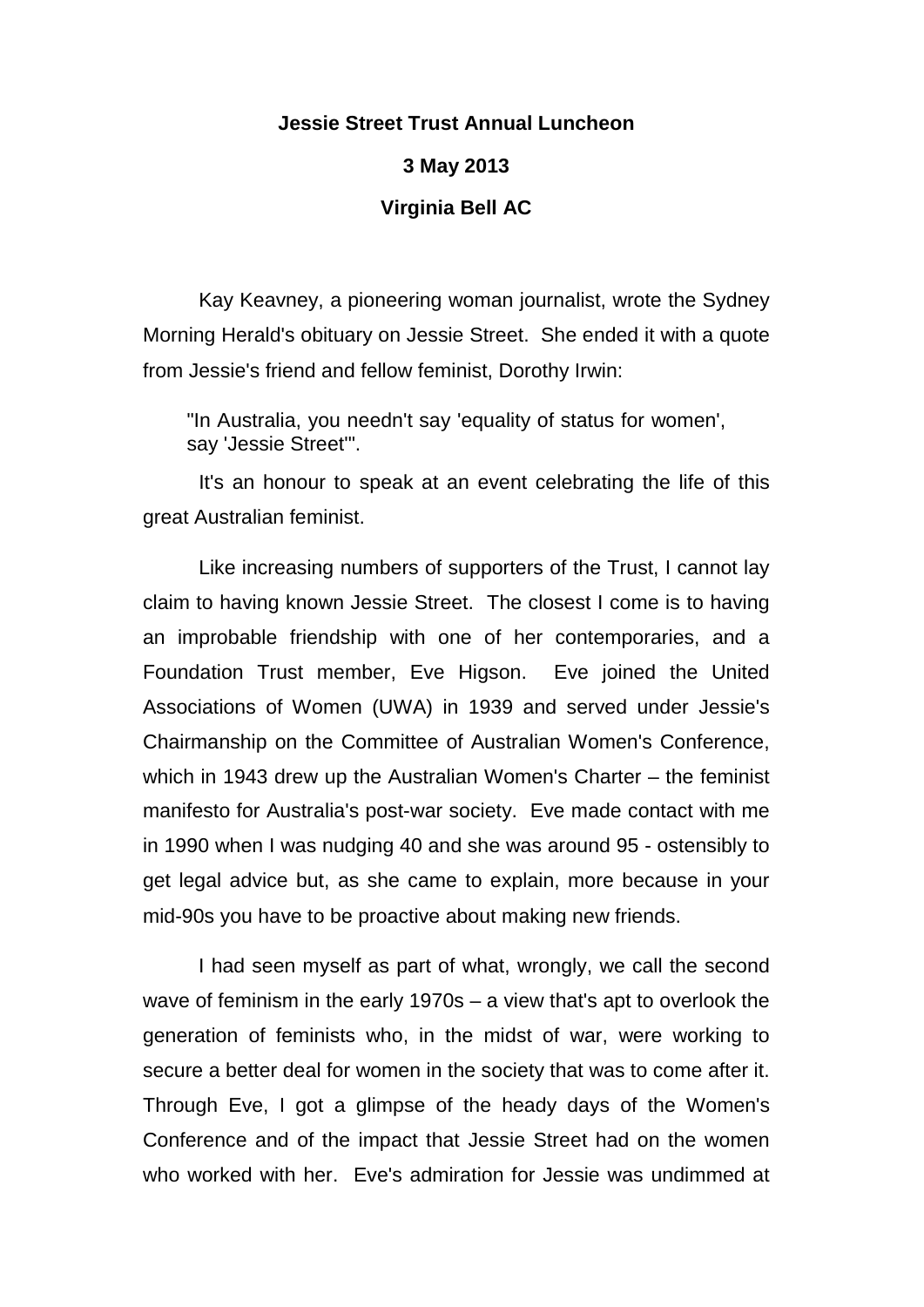97. In the tribute that she wrote in the introduction to Heather Radi's Collection of Documents and Essays on Jessie – Eve selected a quote from a fellow activist from the UAW to sum up Jessie – she was "a woman without malice". Possibly the nicest tribute of all.

These were all visionary and energetic women of my mother's generation – to whom mine owes a debt. It's easy to overlook how great were the changes that they were instrumental in bringing about.

The United Associations of Women was active on all fronts. One was a campaign to secure the right for women to serve on juries. Legislation to confer a limited right in this respect was before the New South Wales Parliament in 1947. At the heel of the hunt, there was a call for the Government to seek out the opinion of judges and eminent counsel before the legislation was enacted. The UAW wrote to the editor of the Sydney Morning Herald – pointing out that trials in those States in the US which allowed women to serve as jurors had not miscarried. The letter drew attention to inquiries that had been made years earlier by Sir Philip Street, former Chief Justice of NSW, and notably, Jessie's father-in-law, of five eminent English jurists – four had spoken in high praise of women jurors.

The concern in the mid-20th Century about women serving on juries was based on our irrationality. In 1953, when the Western Australian Parliament was debating a proposal to amend the jury statute, the Minister for Justice expressed concern that a modest woman hearing the details of some criminal cases "would be so embarrassed a true verdict would not be returned". Her judgment, the Minister explained to the House, "would be clouded and her presence would probably be embarrassing to those with whom she was

2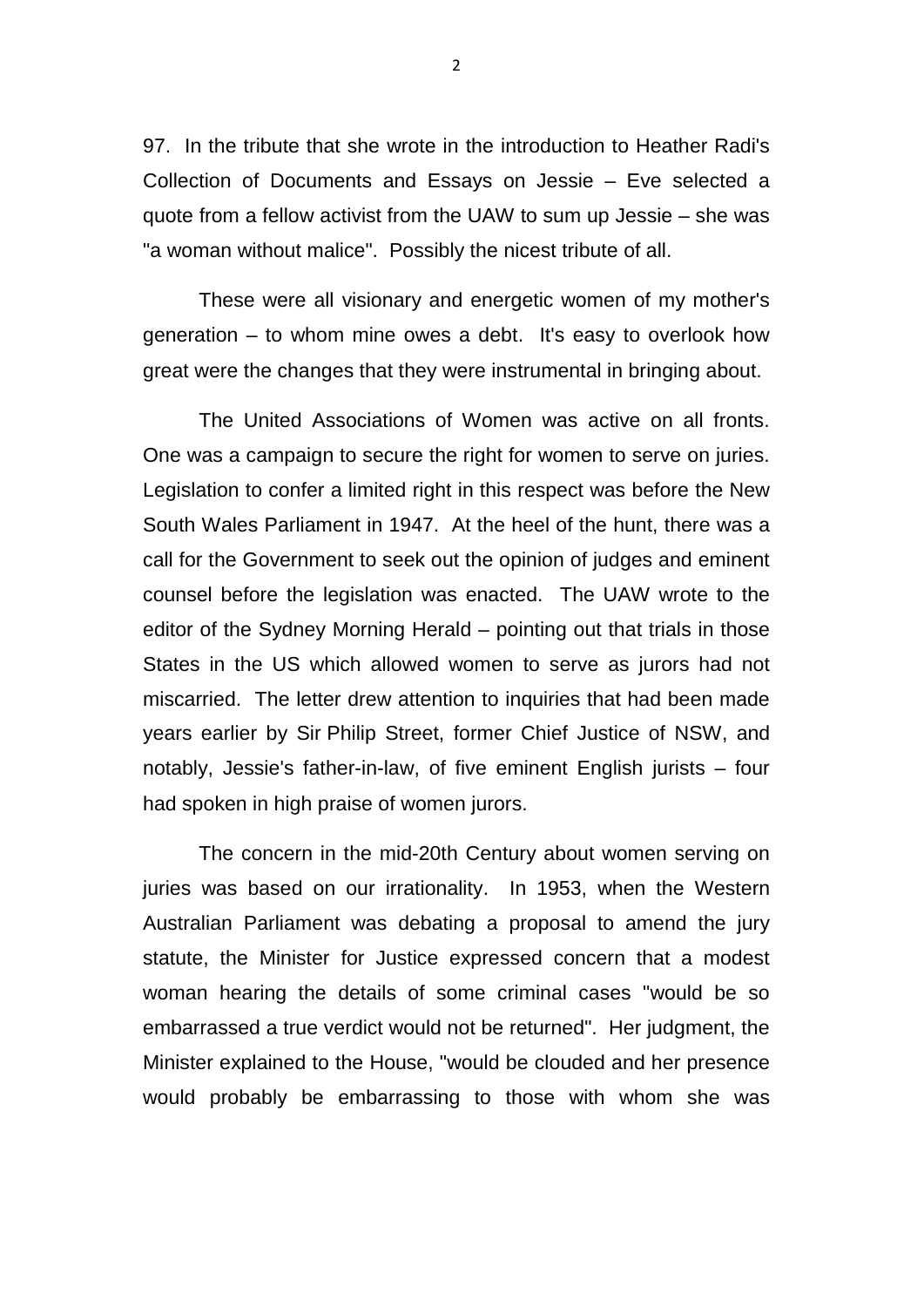sitting"<sup>[1](#page-2-0)</sup>. The Minister volunteered that were he to serve on a jury dealing with a sexual case he would find it embarrassing to encounter a fellow female juror at a social function. She would, in the Minister's eyes, have "deteriorated to a great extent"<sup>[2](#page-2-1)</sup>.

The amendment to the New South Wales Jury Statute was passed in 1947, which allowed women to serve on juries – but only if they were determined enough to apply. It was not until 1968 that women were included in the jury roll as a matter of course. Even then, provision was made for a women to have her name removed from the roll simply by notifying the Sheriff. I had qualified as a lawyer before women in New South Wales were treated equally with men in the matter of jury service: a fundamental obligation of citizenship.

The views of the Western Australian Minister for Justice still had currency when I started my law studies at the University of Queensland in 1969. One other female student was enrolled in the full-time law course. She is now a Judge of the Supreme Court of Tasmania. During our second term holidays we were all required to prepare a report on a criminal case that we had watched in the District or Supreme Court. Our criminal law lecturer, singling out the two female students, instructed us not to attend the trial of a sexual offence since the Sheriffs' officers would almost certainly not permit young women to sit in the public gallery making notes in such a case. It would be nice if I could tell you that we stood our ground and insisted on knowing what conceivable power the Sheriff might have to

<span id="page-2-0"></span><sup>&</sup>lt;sup>1</sup> Walker, "Battle-Axes and Sticky-Beaks: Women in Jury Service in Western Australia 1898-1957" (2004) 11(4) *Murdoch University Electronic Journal of Law* 32.

<span id="page-2-1"></span><sup>&</sup>lt;sup>2</sup> Walker, "Battle-Axes and Sticky-Beaks: Women in Jury Service in Western Australia 1898-1957" (2004) 11(4) *Murdoch University Electronic Journal of Law* 32.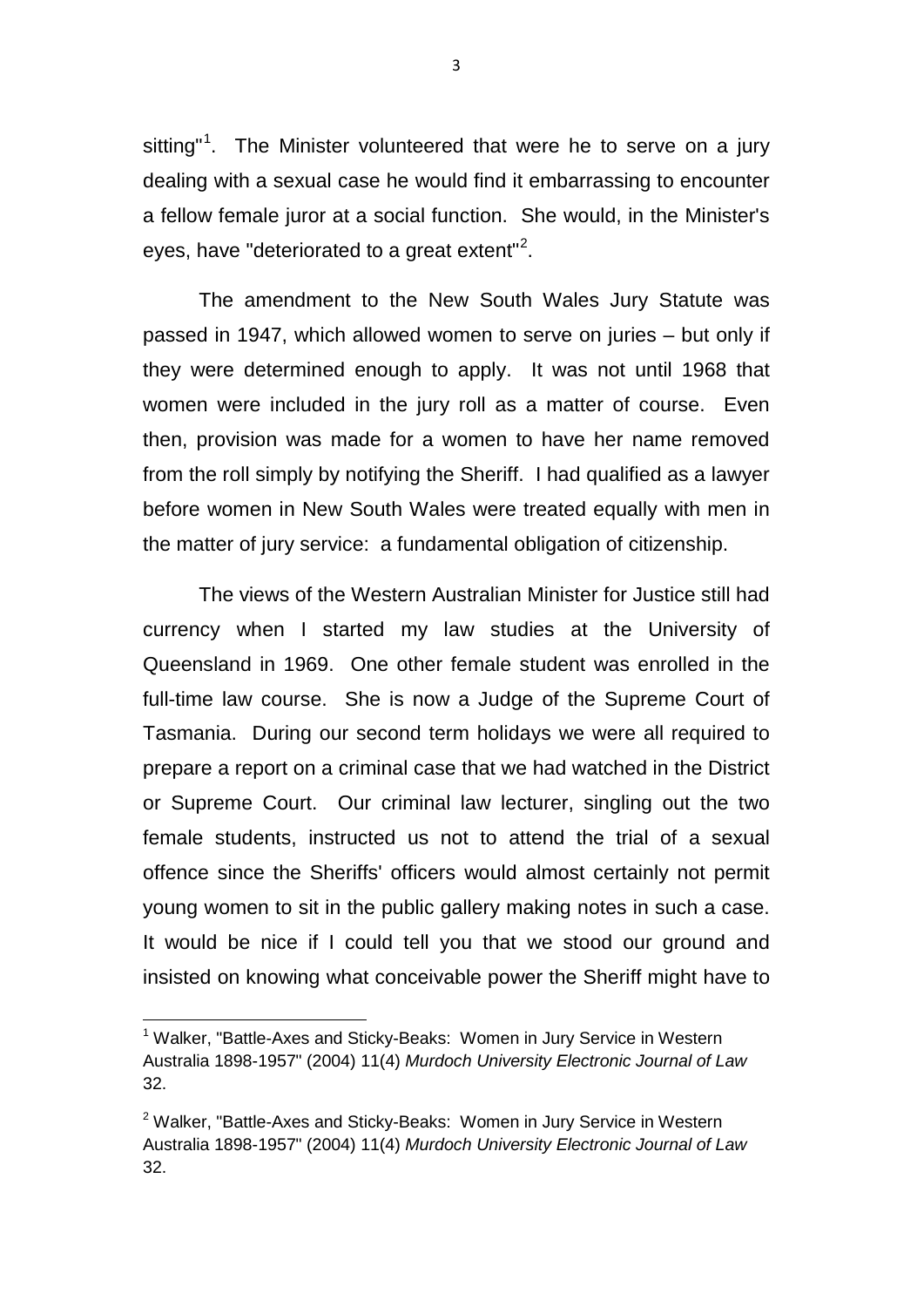exclude us from the public gallery of a courtroom. I am unworthy to be speaking at this lunch when I report that we meekly accepted the injunction.

The story does have a happy ending – one of those rare intimations that the deity may be female. All the male law students took themselves off to watch a well-publicised case involving allegations of buggery. It proved to be an unremarkable trial that occupied the whole of the second term holidays. We watched a break, enter and steal case in the District Court, which, as things turned out, proved to be highly entertaining and salacious and only took up two days of the holidays.

Years later when I was at the Bar and appointed as a Public Defender, I was at a Public Defenders' Dinner – these events have a tribal quality which only those who have practised at the Criminal Bar would understand – the former Senior Public Defender said to me "I want you to know Virginia, I was not opposed to your appointment, it's just that it didn't occur to me that a woman would want to do the job, it's such ugly work that we do". His wife, a wonderful woman, lent across the table to tell him not to be such a damn fool.

On the shoulders of Jessie Street and her colleagues who framed the Women's Charter and who worked so doggedly for the equality of women, I have seen immense change over the course of my professional life and I have benefited from it. As one of three women out of seven Justices on our country's ultimate court of appeal, I, as they say, "mustn't grumble".

Judging, like most occupations, requires the application of skills taught in the course of professional training and honed in practice. I think it's important that we have women judges, not because I expect us to decide cases differently to the way men who have had the same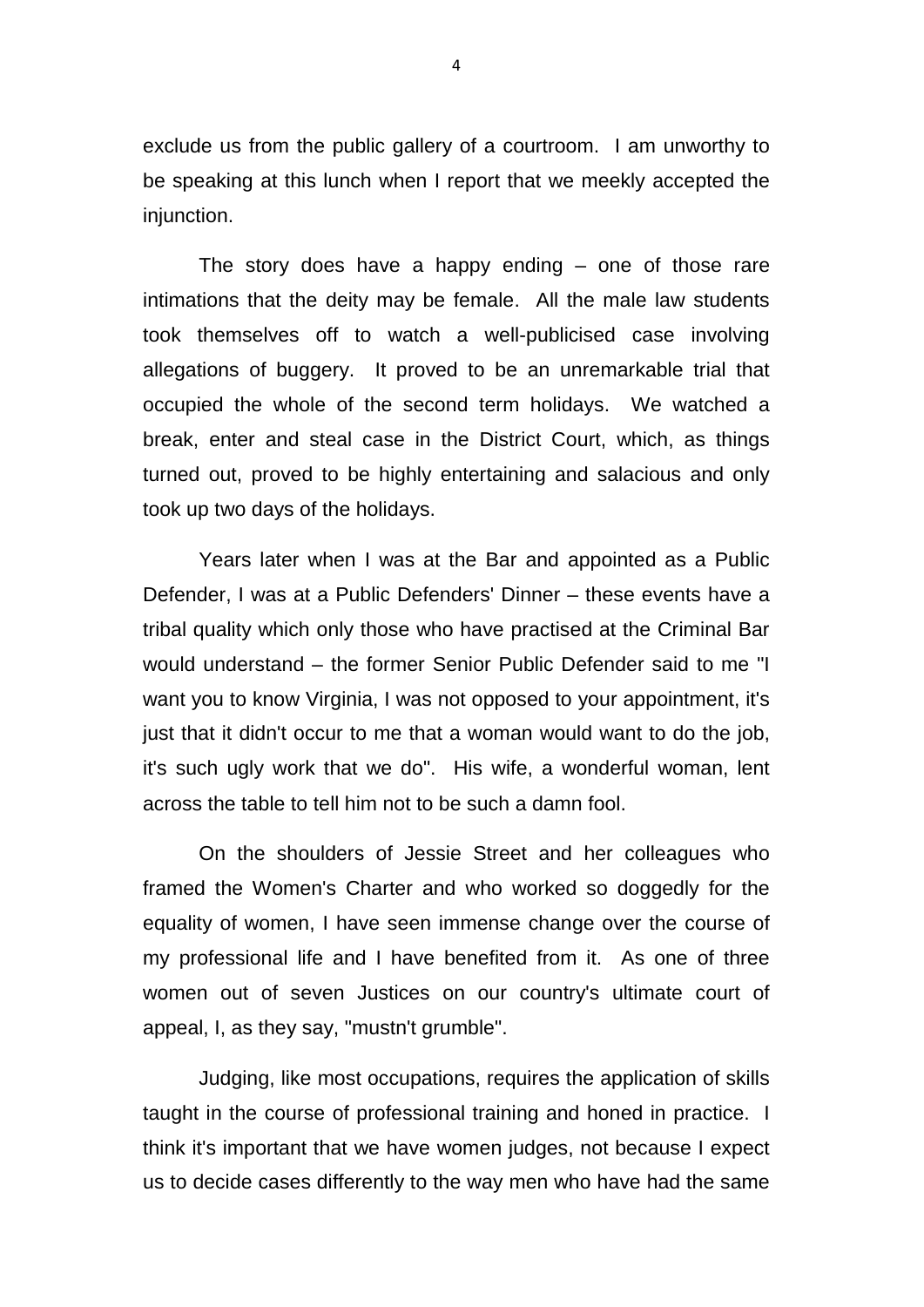training and experience decide them, but just because I'm the product of years spent in endless shared households which had one decorative feature in common: that poster that said of us "We hold up half the sky".

A case decided by the High Court at the beginning of this year breathed life into the question of whether women decide cases differently from men<sup>[3](#page-4-0)</sup>. It was a case concerned with the implied freedom under our Constitution for people to communicate freely about political and governmental matters. In question was the validity of an offence that is provided under the Commonwealth *Criminal Code* – making use of a postal service in a way that reasonable persons would regard as being, in all the circumstances, offensive. The provision of an offence of that description was suggested to impermissibly burden the implied freedom.

Ordinarily in such a case all seven Justices would sit. On this occasion, one of our number was about to retire and for that reason he did not sit to hear the case. It was heard by six Justices and, in the event, we were evenly divided as to the answer. This is a relatively unusual event. As it happened, the division was on gender lines.

The three male Justices found that the offence did impermissibly burden the freedom of political communication and was for that reason invalid<sup>[4](#page-4-1)</sup>. The three female Justices found that the burden was not an undue burden on the freedom and for that reason its enactment did not exceed the legislative power of the Commonwealth Parliament<sup>[5](#page-4-2)</sup>. There was a deal more to the reasoning

<span id="page-4-0"></span><sup>3</sup> *Monis v The Queen* (2013) 249 CLR 92.

<span id="page-4-1"></span><sup>4</sup> *Monis v The Queen* (2013) 249 CLR 94 at 105-135 per French CJ, at 135-178 per Hayne J, at 178-185 per Heydon J.

<span id="page-4-2"></span><sup>5</sup> *Monis v The Queen* (2013) 249 CLR 94 at 184-216.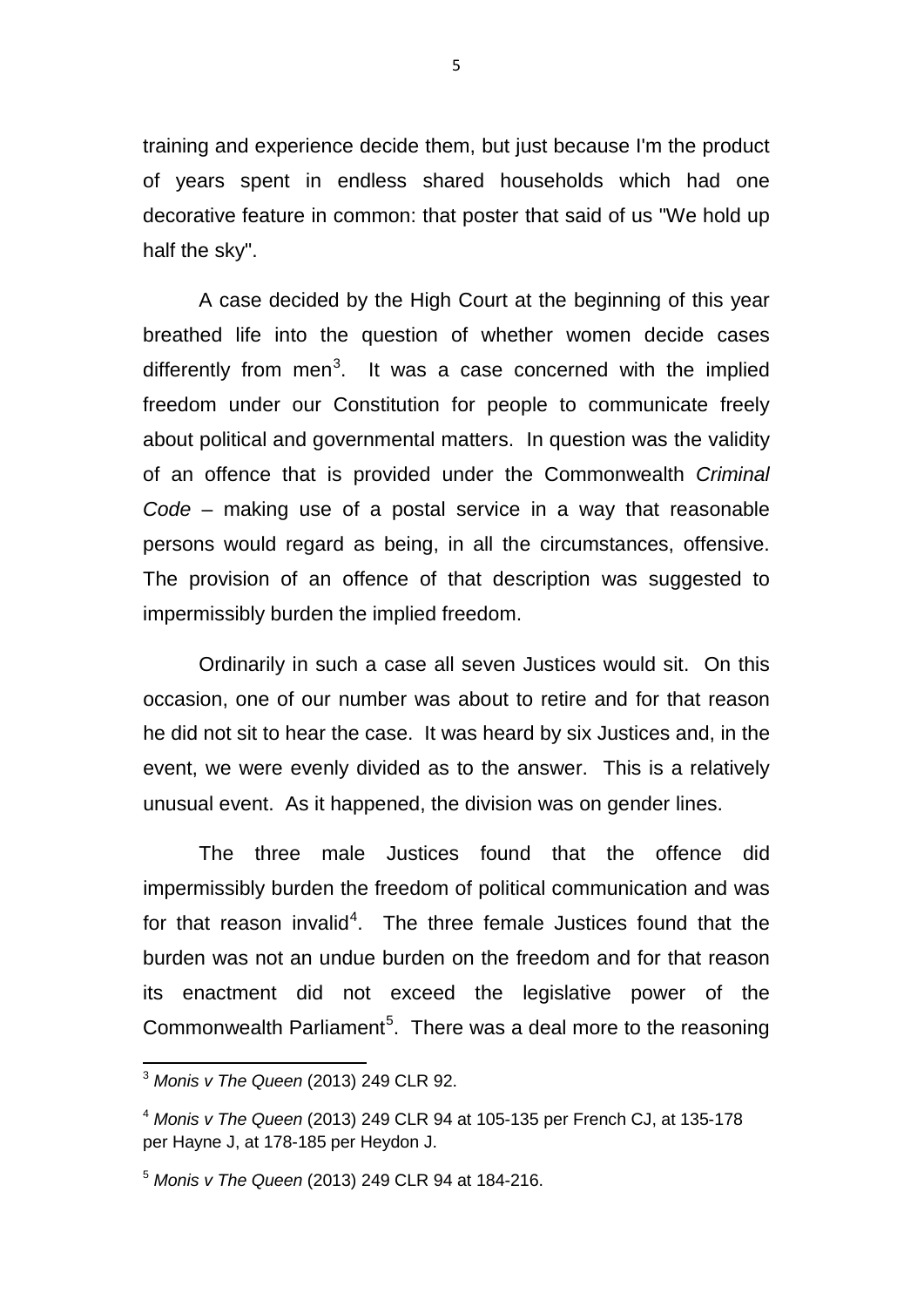on each side than that short summary suggests. It's not my purpose to give an account of the differing views – the reasons for judgment expose the cogent arguments on each side of the debate.

I mention the case because a leading legal academic, Professor Zifcak, wrote a lengthy piece about the case in *The Australian[6](#page-5-0)* . He suggested that the reasons of the women Justices gave prominence to the fact that the offence is concerned with the receipt of invasive and offensive material in the home or workplace, which he characterised as the private domain. His thesis was based on psychological studies that are said to provide persuasive evidence that male and female conceptions of justice may differ. Men, Professor Zifcak said, tend to define justice in formal and contractual terms. By contrast, women, he said, are inclined to see it in contextual and relational terms in which the private sphere assumes greater significance. Professor Zifcak suggested that the split in the Court in this instance might provide "an intriguing example" of the distinction between male and female conceptions of justice.

The thesis may be thought to be weakened by reference to the history of the proceedings before the matter reached the High Court. It was an appeal from the decision of the New South Wales Court of Appeal'. . That Court was constituted by the Chief Justice, the President of the Court of Appeal, and the Chief Judge of Common Law – all of whom at the time were men. Their Honours were unanimous in concluding that the provision was valid. If Professor Zifcak's theory holds good, it suggests that, by some uncommon but happy quirk of nature, these three senior male judges

<span id="page-5-0"></span><sup>6</sup> Zifcak, "Justices split on gender lines over tenor of cleric's letters", *The Australian*, 15 March 2013.

<span id="page-5-1"></span><sup>7</sup> *Monis v The Queen* (2011) 215 A Crim R 64.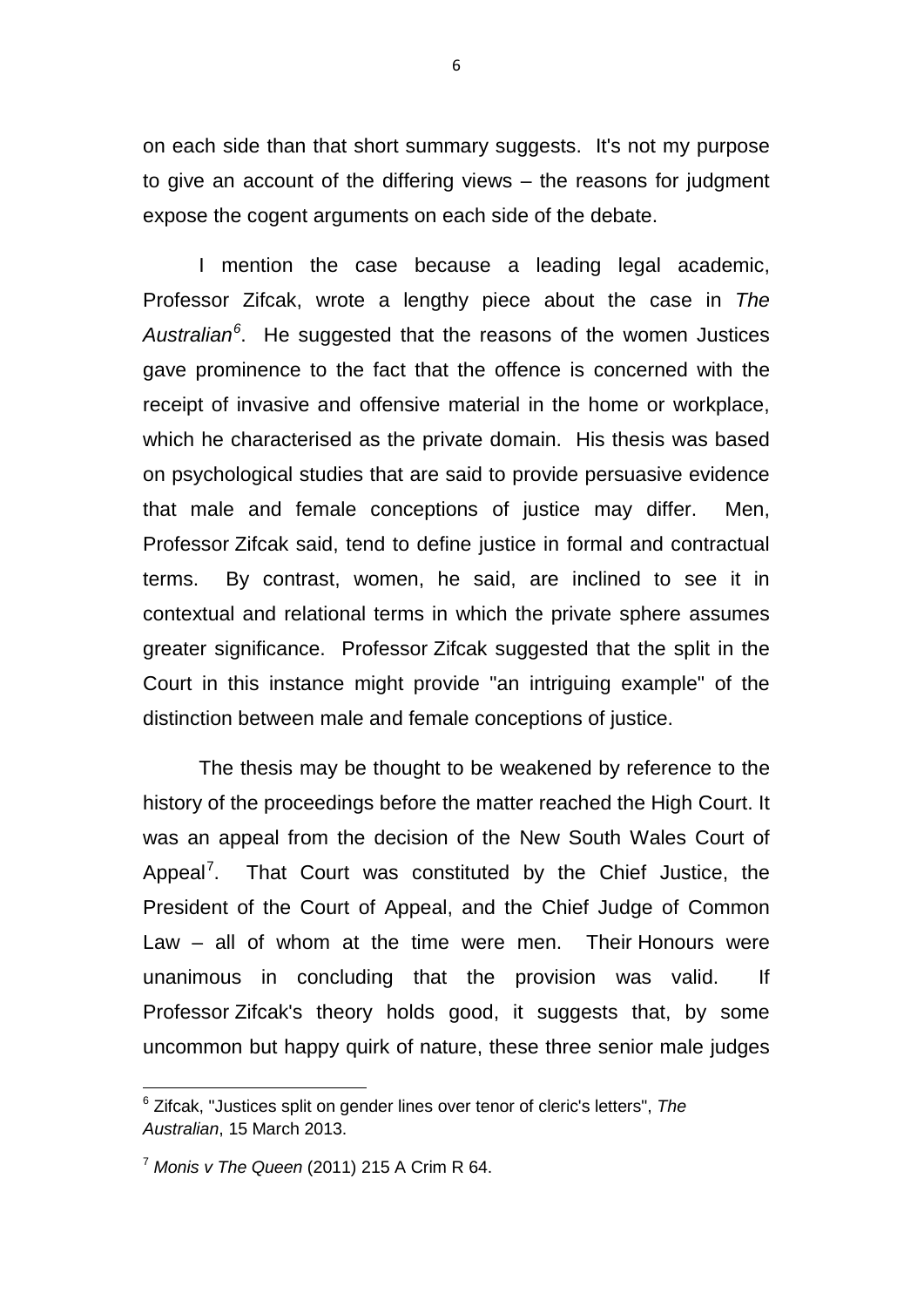in the New South Wales judiciary have a female conception of justice. Another view, and one to which I'm inclined to subscribe, is that the case was finely balanced and its outcome was one about which minds can and did reasonably differ and that gender had nothing to do with it.

In rare cases, courts are called upon to decide novel questions raising ethical considerations, and in which there is no clear legal rule to apply. In such cases there is much to be said for the judge being open about the values that are brought to bear in her or his decision. The resolution of cases of this kind make me think it's no bad thing for women to have a seat at the table.

The case that best illustrates the category that I have in mind is one which many members of this audience will be familiar with – the Superclinics case<sup>[8](#page-6-0)</sup>. The plaintiff, a young woman, brought a claim for damages against a number of doctors for their alleged negligent failure to diagnose her pregnancy. She was a 21 year-old full-time student with limited financial resources, who had not intended to have a child and who was not in a settled relationship with the father. Over the course of five visits to the Clinic her pregnancy had not been diagnosed. By the time it was, it was too far advanced for her to be able to procure an abortion. Her claim was for the loss of opportunity to have an abortion and for the costs associated with the birth and raising of the child.

The doctors raised the defence of illegality in answer to the claim. For the first time in many years, the lawfulness of abortions in New South Wales was raised for judicial determination. The availability of "abortion on demand" in NSW continues to rely on the

<span id="page-6-0"></span><sup>8</sup> *CES v Superclinics (Australia) Pty Ltd* (1995) 38 NSWLR 47.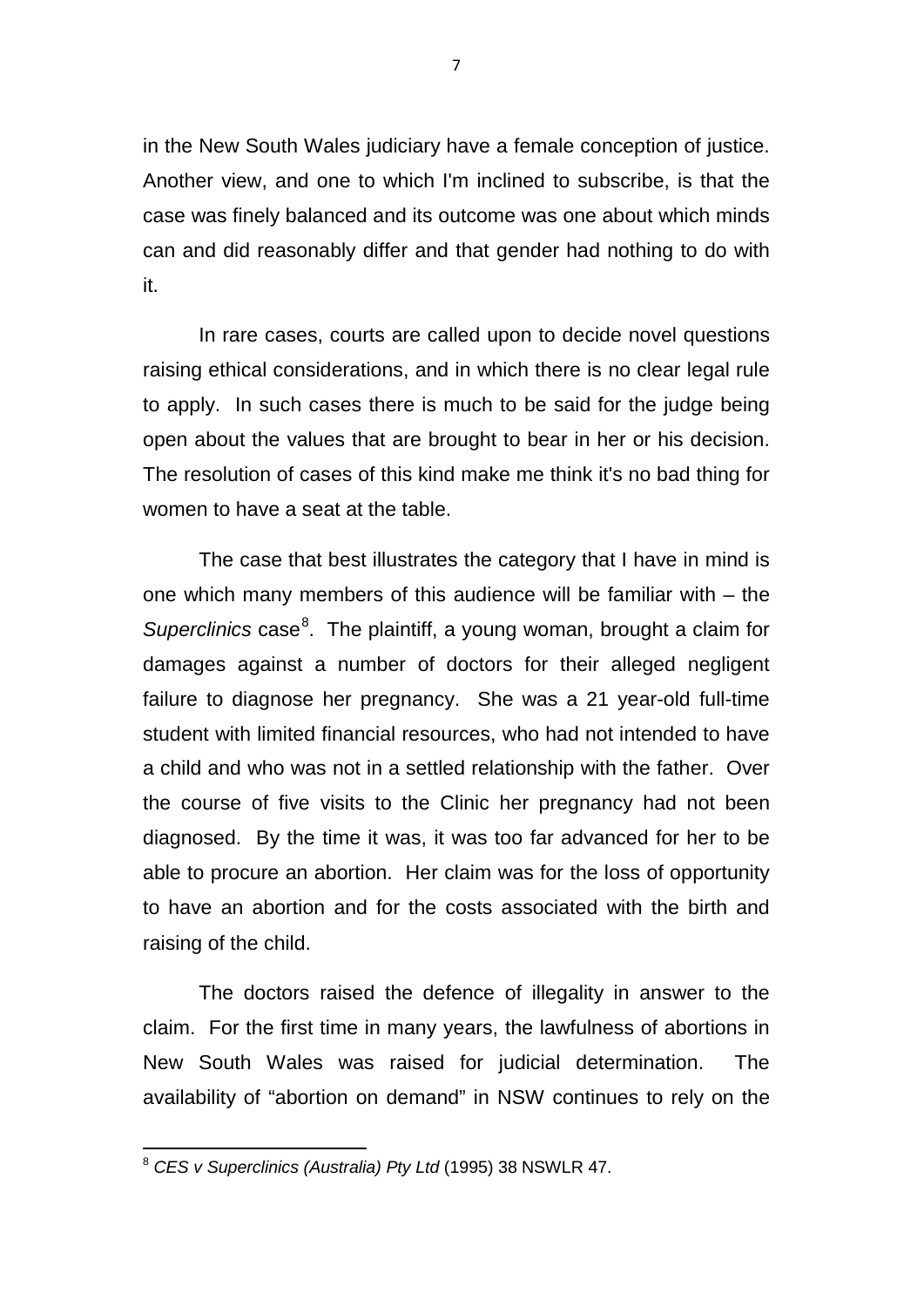instructions given to a jury by a District Court Judge on the trial of a doctor charged with procuring an abortion in 1[9](#page-7-0)71<sup>9</sup>. The Judge directed the jury that the prosecution must exclude that the doctor had an honest belief on reasonable grounds that the performance of the termination was necessary to preserve the woman from serious danger to life, or physical or mental health, which the continuance of the pregnancy would entail.

The trial judge in the *Superclinics* case considered the plaintiff had not demonstrated that her pregnancy involved the serious danger of either kind and it followed that had she procured an abortion it would have been unlawful. Judgment was given for the doctors.

On appeal, the New South Wales Court of Appeal by majority held that the trial judge had erred and that the loss of the opportunity to have a lawful abortion was capable of supporting a claim for damages.

Putting to one side the fault line that the *Superclinics* decision exposed respecting the legal status of abortions in NSW, the case raised a lively question about the policy of the law with respect to the recovery of damages for the birth of a healthy baby. There was no binding authority on the question.

The doctors argued that it was against public policy to award damages because the birth of a healthy baby is a blessing and because it might damage the child to grow up knowing that her birth had been the occasion of the award of compensatory damages. The differing approaches of the judges to the resolution of this question suggests that if there is a male conception of justice, it's elastic.

<span id="page-7-0"></span><sup>9</sup> *R v Wald* (1971) 3 NSWDCR 25 at 29 per Levine DCJ.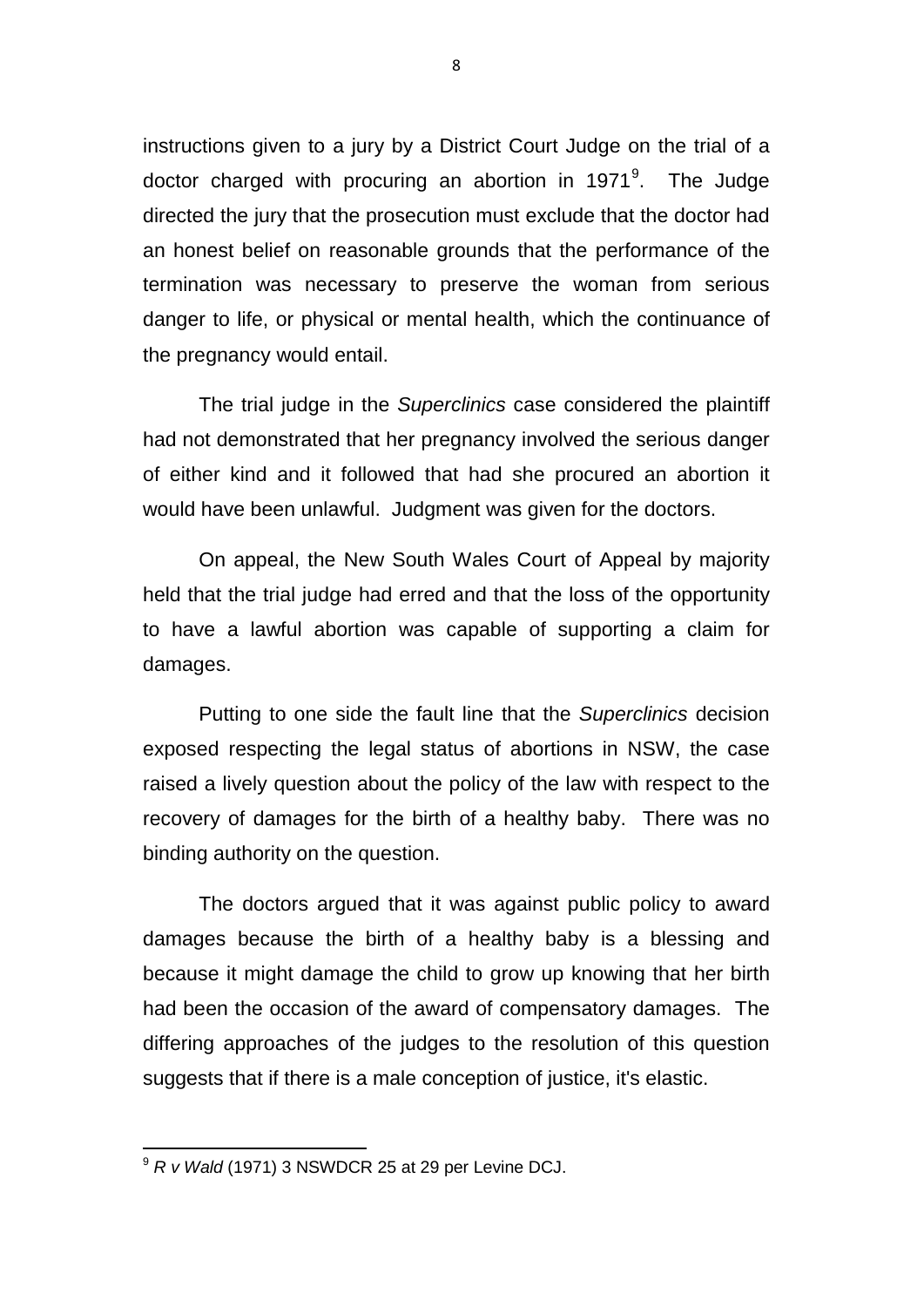By the time of the trial the child was six. It was not in question that her mother loved her. Kirby A-CJ favoured the view that there was no obstacle to recovering damages. He took into account that the doctors' negligence, if proved, had resulted in the young woman facing financial burdens for which she was unprepared. She had been obliged to give up her studies and had lost the ability to pursue her planned career. Kirby A-CJ thought it was unconvincing to deny recovery on the ground that it would demean the sanctity of human life. He considered that "[s]entiments which permit a judge to proclaim that a conscious decision or expressed desire not to have a child is an 'unnatural rejection of womanhood and motherhood' are out of harmony with the modern Australian society in which the common law must operate"<sup>10</sup>. He did not accept that the child would be affronted to learn that damages had been awarded – he favoured the view of an English judge who had been confronted with the like problem:

"I do not think that if I award damages here it will lead little Samantha to feel rejection … by the time she comes to consider this judgment (if she ever does) she will, I think, welcome it as a means of having made life somewhat easier for her family."<sup>[11](#page-8-1)</sup>

Priestley JA agreed that in the event the plaintiff established negligence, she would be entitled to recover damages associated with the birth of the child. His Honour applied the principle of mitigation of damages to conclude that there should be no recovery for expenses occasioned after the first time at which the mother could have given the child up for adoption<sup>12</sup>.

<span id="page-8-0"></span><sup>10</sup> *CES v Superclinics (Australia) Pty Ltd* (1995) 38 NSWLR 47 at 74.

<span id="page-8-1"></span><sup>11</sup> *CES v Superclinics (Australia) Pty Ltd* (1995) 38 NSWLR 47 at 75 citing *Udal v Bloomsbury Area Health Authority* [1983] 1 WLR 1098 per Jupp J.

<span id="page-8-2"></span><sup>12</sup> *CES v Superclinics (Australia) Pty Ltd* (1995) 38 NSWLR 47 at 84.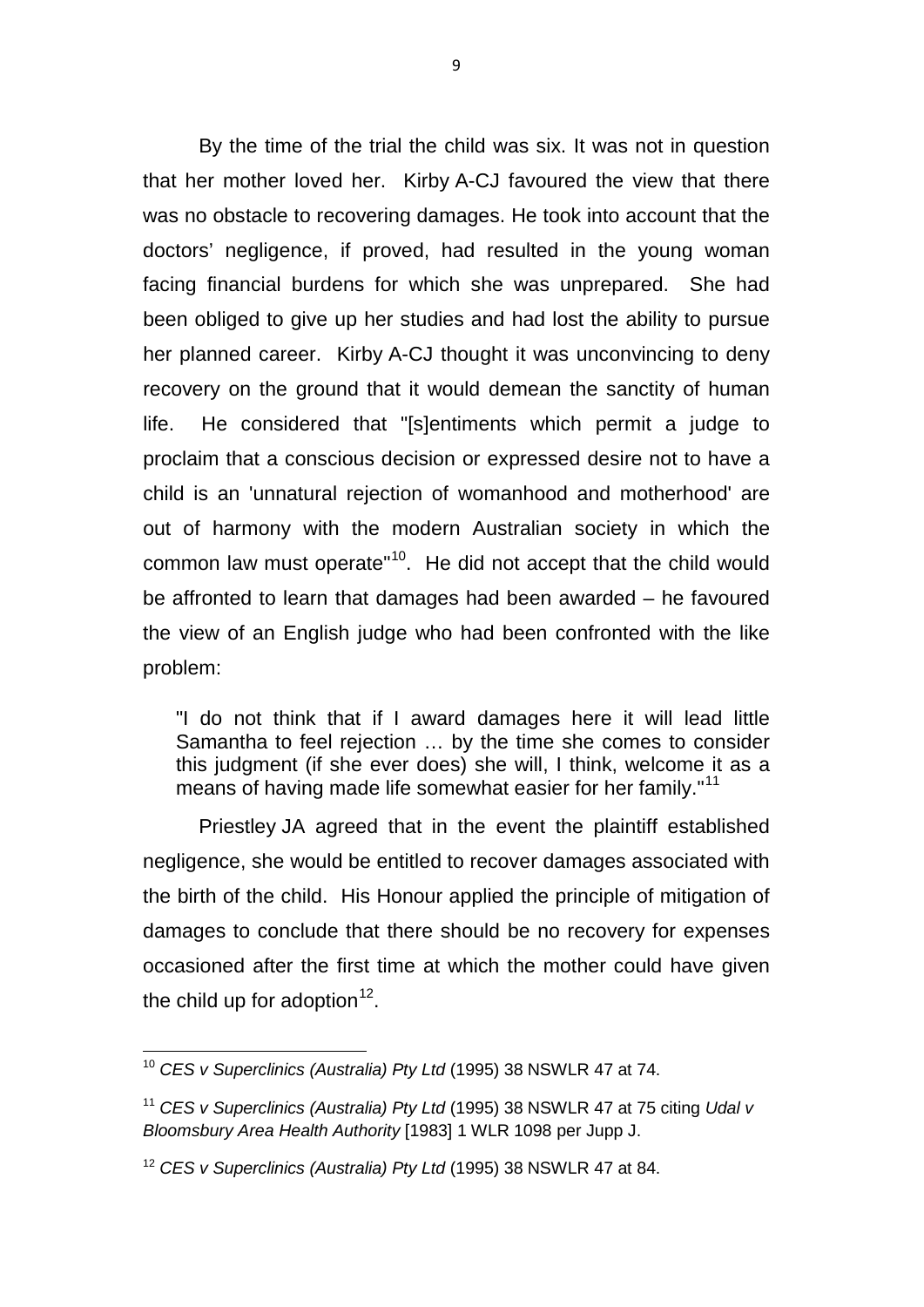Meagher JA took a different view. He described the mother's claim as "improper to the point of obscenity"<sup>[13](#page-9-0)</sup>. He speculated that the proceedings may have afforded the child an opportunity to witness "her mother's rejection of her"<sup>14</sup>. Even if she was not in court, the "unfortunate infant" might still learn that her mother had publically declared her unwanted<sup>[15](#page-9-2)</sup>. Meagher JA concluded that the policy of the law was firmly against the recovery of damages. His authority for that conclusion was St John's Gospel  $16:21^{16}$  $16:21^{16}$ .

"A woman when she is in travail hath sorrow, because her hour has come: but as soon as she is delivered of the child, she remembereth no more the anguish, for joy that a man is born into the world".

Years before the *Superclinics* case, Jessie Street wrote to the Minister for Health responding to a press report that the National Health and Medical Research Council was looking into methods of improving the birth rate including by recommending the enactment of more stringent laws to deal with abortion. She suggested that instead of recourse to the criminal law it would be more constructive to provide adequate financial and other support to women. In her view, the status of mothers and the birth rate were closely related. This was no more than a reflection of views she had long publicly expressed that it would be a good thing if we endeavoured to make "the glory of motherhood" a lived experience instead of a sentimental phrase.

Jessie Street came from a background of privilege and yet throughout her life she had the imagination to appreciate the reality of

<span id="page-9-0"></span><sup>13</sup> *CES v Superclinics (Australia) Pty Ltd* (1995) 38 NSWLR 47 at 86.

<span id="page-9-1"></span><sup>14</sup> *CES v Superclinics (Australia) Pty Ltd* (1995) 38 NSWLR 47 at 86.

<span id="page-9-2"></span><sup>15</sup> *CES v Superclinics (Australia) Pty Ltd* (1995) 38 NSWLR 47 at 86.

<span id="page-9-3"></span><sup>16</sup> *CES v Superclinics (Australia) Pty Ltd* (1995) 38 NSWLR 47 at 87.